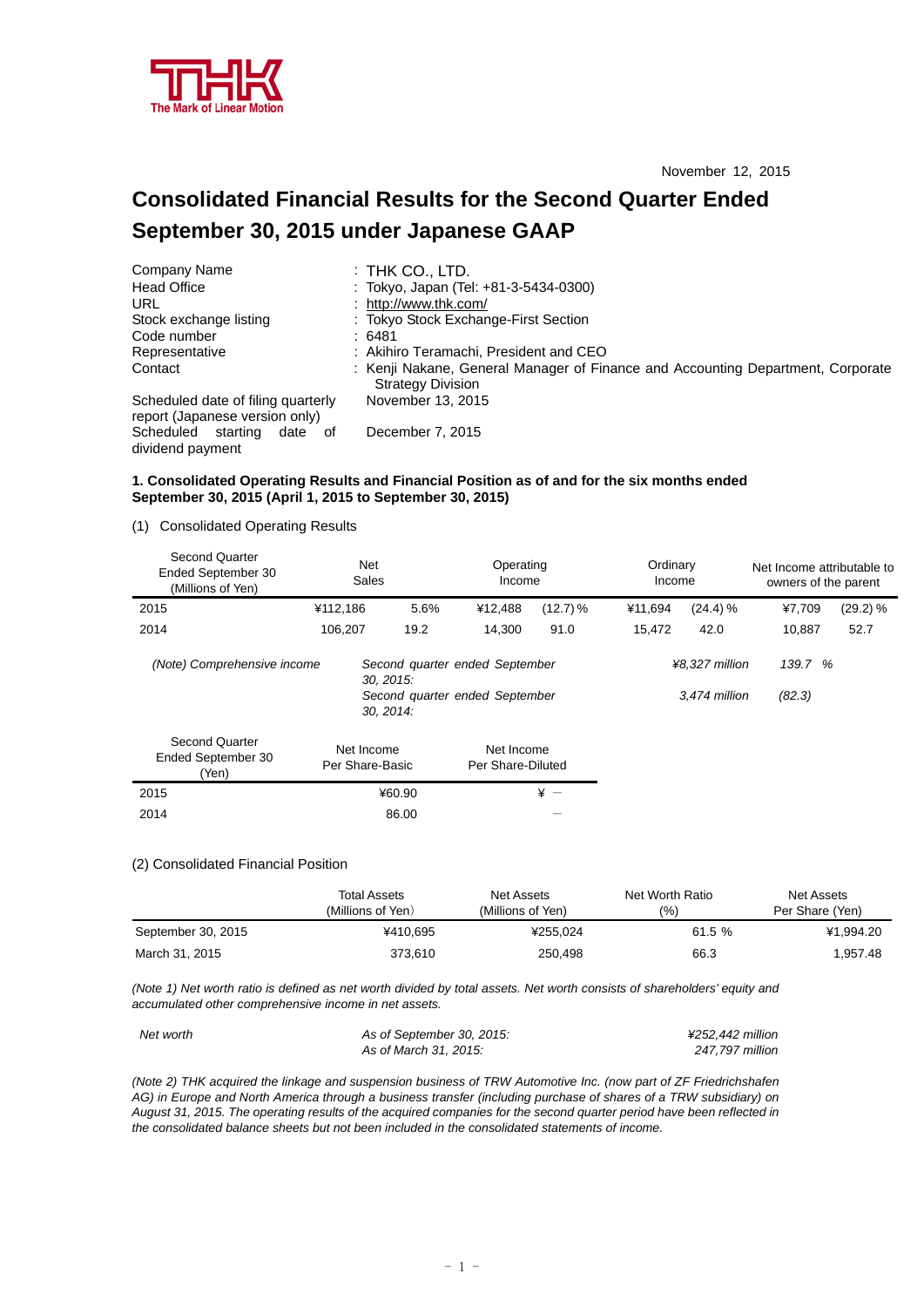## **2. Dividends**

|                                | Dividend Per Share (Yen)                     |                                                    |                                                  |          |        |
|--------------------------------|----------------------------------------------|----------------------------------------------------|--------------------------------------------------|----------|--------|
| For the year ended<br>March 31 | <b>First Quarter</b><br>End as of<br>June 30 | <b>Second Quarter</b><br>End as of<br>September 30 | <b>Third Quarter</b><br>End as of<br>December 31 | Year end | Total  |
| 2015 (Actual)                  | $\ddot{x}$ —                                 | ¥20.00                                             | ¥-                                               | ¥30.00   | ¥50.00 |
| 2016 (Actual)                  |                                              | 25.00                                              | n/a                                              | n/a      | n/a    |
| 2016 (Projected)               | n/a                                          | n/a                                                |                                                  | 25.00    | 50.00  |

*(Note) Change in dividend projection: The dividend projection announced on May 14, 2015 have been amended to as in the above table.* 

#### **3. Forecasts for the year ending March 31, 2016 (April 1, 2015 to March 31, 2016)**

|                                                           | Net<br>Sales<br>(Millions of Yen) | Operating<br>Income<br>(Millions of Yen) | Ordinary<br>Income<br>(Millions of Yen) | Net Income<br>attributable to<br>owners of the<br>parent<br>(Millions of Yen) | Net Income<br>per Share<br>(Yen) |
|-----------------------------------------------------------|-----------------------------------|------------------------------------------|-----------------------------------------|-------------------------------------------------------------------------------|----------------------------------|
| Year ending March 31,<br>2016<br>(amount)<br>(percentage) | ¥215,000<br>(1.2)%                | ¥21.000<br>$(26.0)\%$                    | ¥19.600<br>$(42.4)\%$                   | ¥13.300<br>$(41.4)\%$                                                         | ¥105.06<br>n/a                   |

*(Note 1) Change in forecasts: The forecasts announced on May 14, 2015 have been amended to as in the above table.* 

*(Note 2) The effect of the business transfer from TRW Automotive Inc. on the forecasts for the year ending March 31, 2016 will be announced as soon as it is determined.* 

*(Note 3) The above forecasts are based upon the information currently available at the time of the announcement of this report. Actual performance may differ from the estimates due to various unforeseen factors.* 

### **4**.**Other Financial Information**

(1) Significant change in scope of consolidation:

(a) In association with the business transfer from TRW Automotive Inc., THK RHYTHM AUTOMOTIVE MICHIGAN CORPORATION ("RHYTHM MICHIGAN") and THK RHYTHM AUTOMOTIVE CANADA LIMITED ("RHYTHM CANADA") were established on August 31, 2015. They have been included in the scope of consolidation since this second quarter period.

(b) THK acquired shares of THK RHYTHM AUTOMOTIVE GmbH ("RHYTHM GmbH") and THK RHYTHM AUTOMOTIVE CZECH a. s. ("RHYTHM CZECH") on August 31, 2015 and converted them into consolidated subsidiaries of THK. They have been included in the scope of consolidation since this second quarter period.

(2) Simplified or particular accounting treatment for quarterly financial statements:

#### *(Income taxes)*

Certain consolidated subsidiaries determine their income tax expenses by multiplying net income for the quarter period by the estimated effective tax rate applicable to the fiscal year.

- (3) Changes in accounting policy and estimates, and restatement due to:
	- a. Changes in accounting standard b. Other changes None

Please refer to "5. Accounting Changes"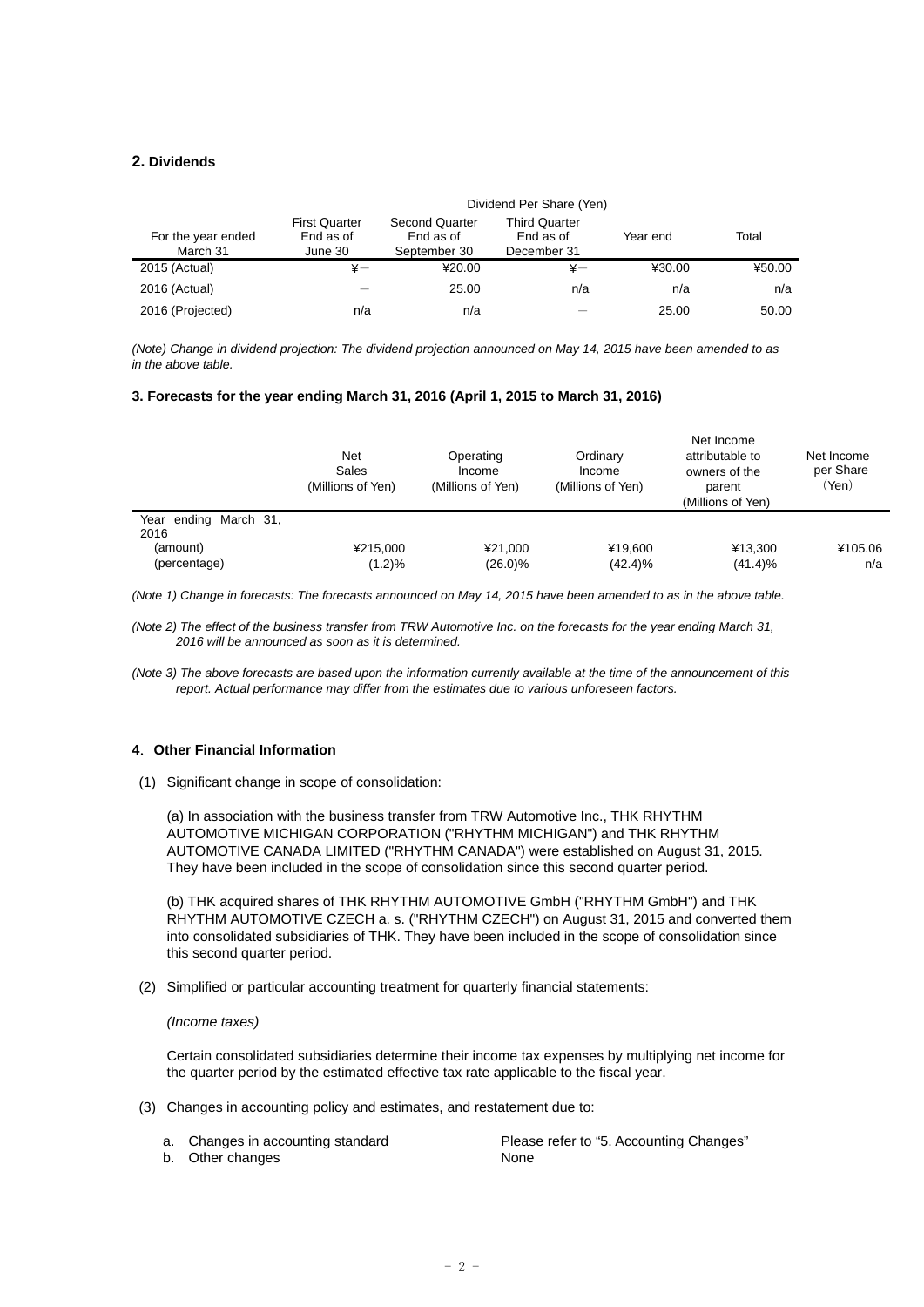## (4) Number of shares

| a. | Common stock issued, including treasury                     |                                          | (shares)                   |
|----|-------------------------------------------------------------|------------------------------------------|----------------------------|
|    | stock, as of:                                               | September 30, 2015<br>March 31, 2015     | 133,856,903<br>133,856,903 |
| b. | Treasury stock as of:                                       | September 30, 2015<br>March 31, 2015     | 7,268,351<br>7,266,746     |
| C. | Average number of common stock for the six<br>months ended: | September 30, 2015<br>September 30, 2014 | 126,589,455<br>126,592,861 |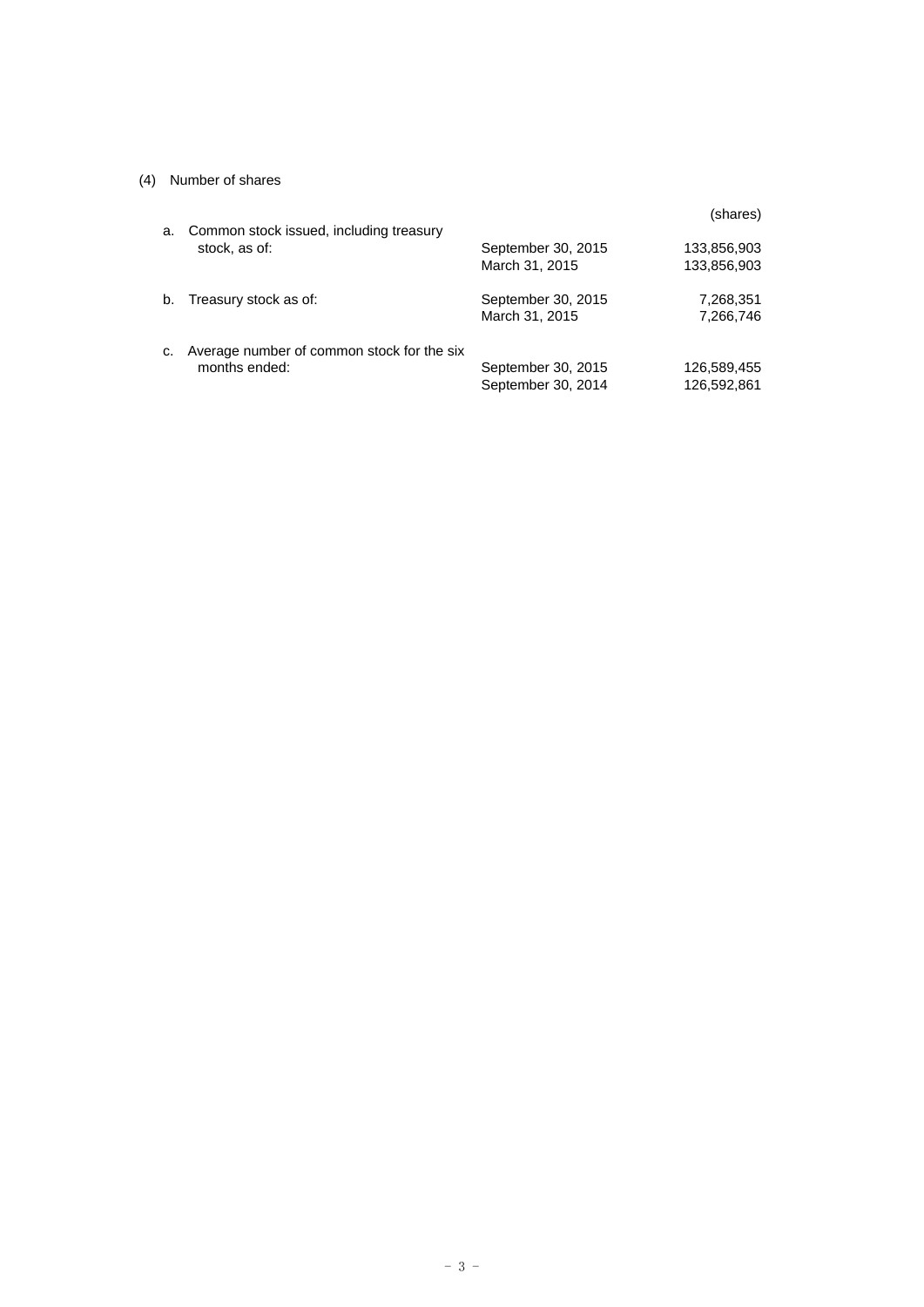#### **5**.**Accounting Changes**

Effective April 1, 2015, THK applied "Revised Accounting Standard for Business combinations" (Statement No. 21, issued by Accounting Standards Board of Japan ("ASBJ") on September 13, 2013), "Revised Accounting Standard for Consolidated Financial Statements" (Statement No. 22, issued by ASBJ on September 13, 2013) and "Revised Accounting Standard for Business Divestitures" (Statement No. 7, issued by ASBJ on September 13, 2013). In applying the new standards, THK recognized the difference associated with changes in equity in subsidiaries remaining under the control of THK as additional paid-in capital, and changed the accounting treatment of acquisition-related costs to the method under which such costs are recorded as expenses for the fiscal year they are incurred. For business combinations implemented on or after the beginning of the three months ended June 30, 2015, the accounting method has been changed to reflect the adjustments to the allocated amount of acquisition costs on the finalization of the provisional accounting treatment in the consolidated financial statements for the quarter period containing the date of the business combinations. In addition, THK changed the presentation manner of net income and other items. In the new presentation manner, minority interests are presented as non-controlling interests. To reflect these changes, certain reclassifications have been made to the consolidated financial statements for the six months ended September 30, 2014 and for the year ended March 31, 2014.

In the consolidated statement of cash flows for the six months ended September 30, 2015, cash flows related to the acquisition or the sale of subsidiaries' shares that do not result in a change in the scope of consolidation are presented as an item of cash flows from financing activities. Cash flows related to acquisition-related costs for subsidiaries' shares that result in a change in the scope of consolidation or cash flows related to expenses incurred in association with the acquisition or the sale of subsidiaries' shares that do not result in a change in the scope of consolidation are presented as an item of cash flows from operating activities.

THK applied the new standards prospectively from the beginning of the three-month period ended June 30, 2015 in accordance with the transitional treatments as prescribed in article 58-2 (4) of Revised Accounting Standard for Business combinations, article 44-5 (4) of Revised Accounting Standard for Consolidated Financial Statements, and article 57-4 (4) of Revised Accounting Standard for Business Divestitures.

As a result, the effect of applying the new standard was to decrease operating income, ordinary income and income before income taxes for the six months ended September 30, 2015 each by ¥1,125 million.

 $-4 -$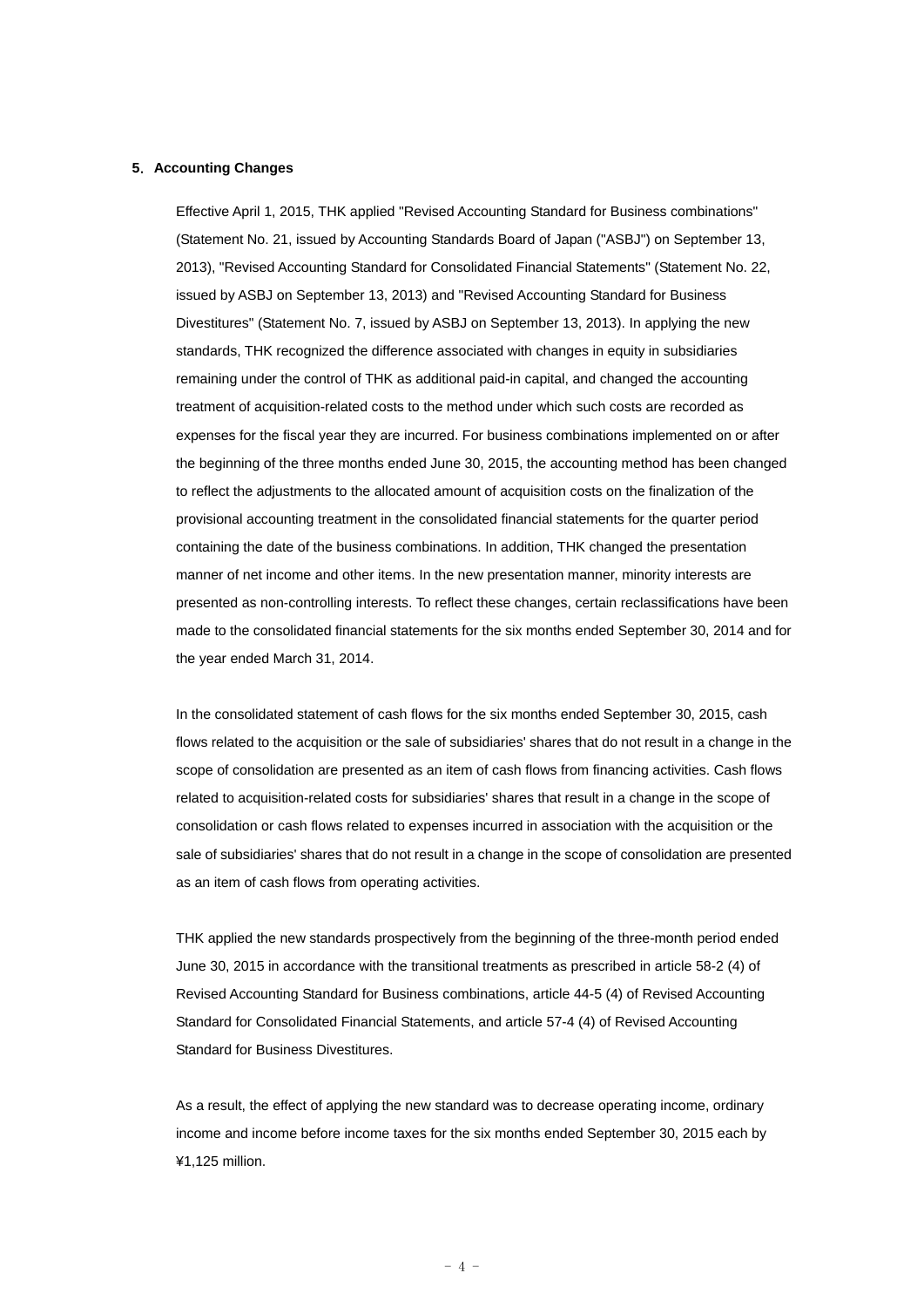## **Management's Discussion and Analysis**

**1. Operating results (April 1, 2015 to September 30, 2015)** 

During this six-month period, the economic growth in emerging countries such as China slowed down; however, the world economy continued the modest recovery trend which was mainly led by Europe and the United States of America. In Japan, the economy made a mild recovery; however, there were some weaknesses particularly in production and exports.

The THK Group has identified "Full-Scale Globalization" and the "Development of New Business Areas" as cornerstones of its growth strategy to actualize the latent demand for its products such as LM Guide. As to Full-Scale Globalization, while the markets in emerging countries such as China are growing by dint of the factory automation progress brought by the shortage in labor and the hike in personnel expenses, which is also spreading to developed-country users, the THK Group endeavors to expand its global sales network. Regarding Development of New Business Areas, while the THK Group's products are getting widely adopted in new business fields such as medical equipment, aircraft, robot, and renewable energy, the THK Group is working on expanding sales of not only existing products but also new developed products. Moreover, THK acquired the linkage and suspension business of TRW Automotive Inc. in Europe and North America through a business transfer on August 31, 2015 in order to further expand its transportation equipment business.

 In the six-month period, the THK Group operated proactively to expand its sales with its strengthened operating structure on a global scale. Along with the favorable effect of the weaker yen as compared to the level a year earlier, net sales for the six-month period amounted to ¥112,186 million, up ¥5,979 million, or 5.6%, compared to the figure a year earlier.

On the cost front, the cost of sales to sales ratio worsened by 0.5% from a year earlier to 69.4% because of increased fixed costs in conjunction with the investments for the future growth.

As to selling, general and administrative expenses, the THK Group made endeavors to contain costs and improve operating efficiency while sales were increasing. However, ratio to net sales worsened by 1.9% from a year earlier to 19.5% due to ¥ 1,125 million of the related costs of the aforementioned business transfer.

As a result, operating income decreased from a year earlier by ¥1,811 million, or 12.7%, to ¥12,488 million. Ratio to net sales dropped by 2.4% to 11.1%.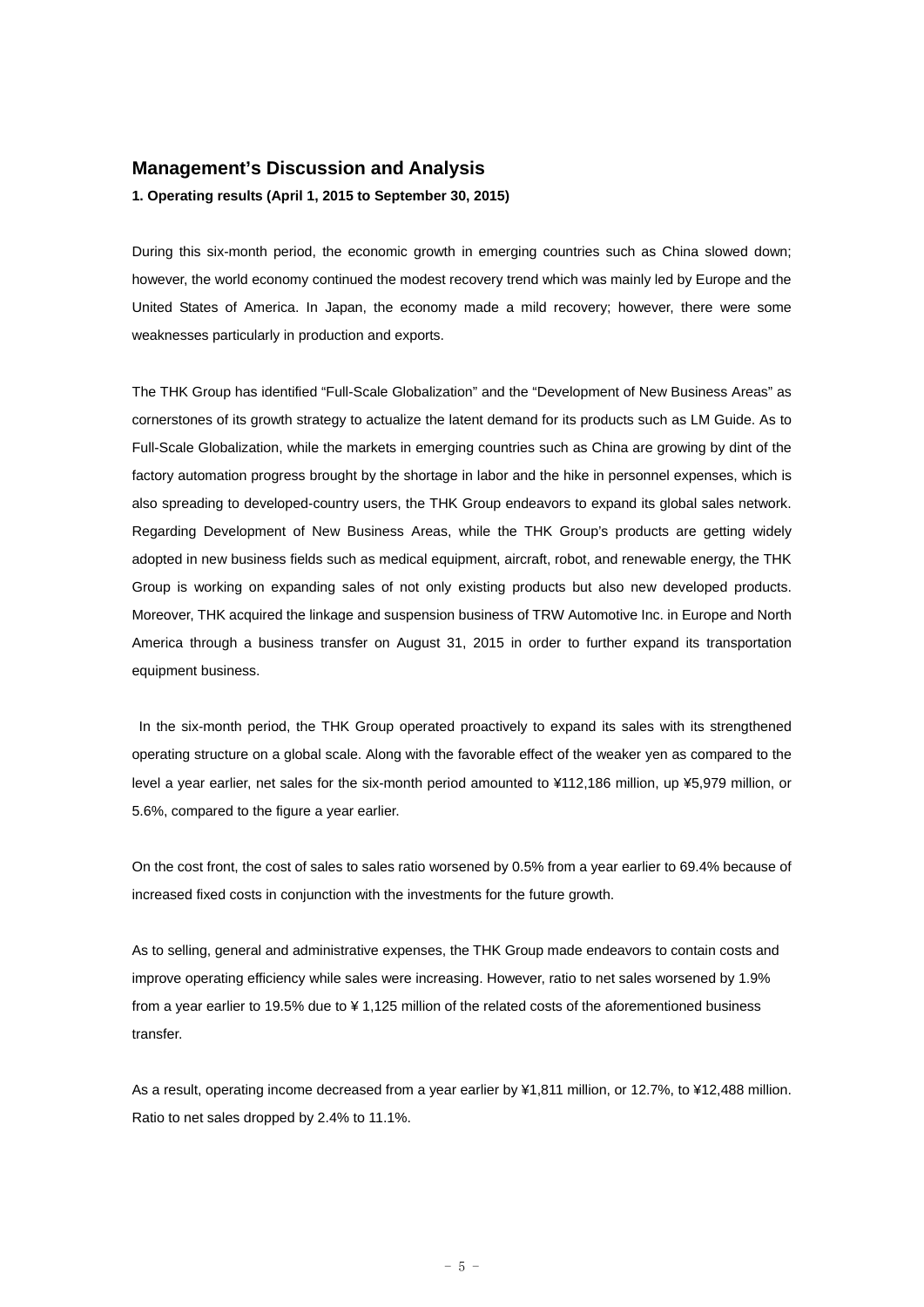Total non-operating income was ¥1,269 million. Major components of non-operating income were ¥397 million of equity earnings of affiliates and ¥225 million of interest income. Total non-operating expense was ¥2,064 million. The major components of non-operating expenses were ¥1,588 million of foreign exchange loss (net) and ¥177 million of interest expenses. As a result, ordinary income decreased from a year earlier by ¥3,778 million, or 24.4%, to ¥11,694 million. Net income attributable to owners of the parent for the six-month period also decreased from a year earlier by ¥3,178 million, or 29.2%, to ¥7,709 million.

#### **Segment Information**

#### (Japan)

In Japan, the economy made a mild recovery; however, there were some weaknesses particularly in production and exports. In such a situation, the THK Group operated proactively and cultivated new business fields such as seismic isolation and damping systems; however, sales dropped by ¥1,506 million, or 2.5%, to ¥59,058 million, compared to the figure a year earlier. This was mainly attributable to the decreased demand for small machine tool products and electronics-related products that had been driven by the investments related to smart phones and tablet computers. Operating income (segment income) amounted to ¥11,432 million, down ¥613 million, or 5.1%, from the figure a year earlier due mainly to the decreased sales.

#### (The Americas)

In the Americas, the economy expanded with the strong consumer spending that attracted more capital investments. In such a situation, the production and sales sections worked in unison to expand and deepen transactions with existing customers and to cultivate new business fields such as medical equipment, aircraft, and energy-related business. Because of these endeavors, the THK Group successfully increased its sales to the general machine industry and the transportation equipment industry. Along with the favorable effect of the weaker yen as compared to the level a year earlier, net sales for the six-month period amounted to ¥20,195 million, up ¥3,440 million, or 20.5%, from the figure a year earlier. Operating income (segment income) amounted to ¥1,075 million, up ¥240 million, or 28.8%, from the figure a year earlier.

#### (Europe)

In Europe, the signs of recovery were continuously seen. In such a situation, the production and sales sections proactively worked in unison to expand transactions with existing customers and to cultivate new business fields such as aircraft, railway vehicle-related, household goods, and space-defense business. Consequently, the THK Group successfully increased its sales, especially to the machine tool industry and the general machine industry. As a result, sales in Europe amounted to ¥10,871 million, up ¥571 million, or 5.5%, from the figure a year earlier. Operating income (segment income) dropped to ¥468 million, down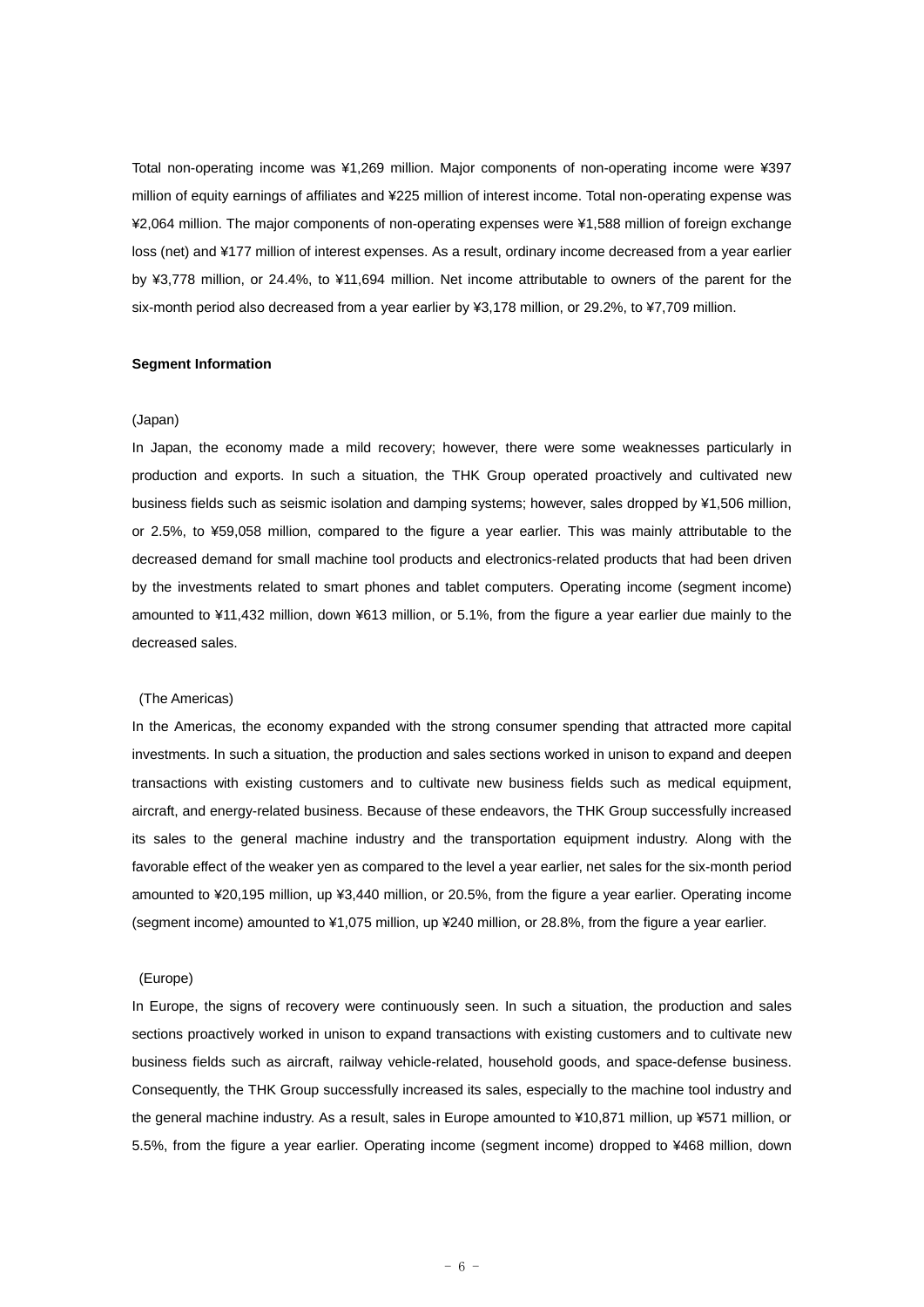¥462 million, or 49.6%.

#### (China)

In China, while the economic growth slowed down, the THK Group's products were getting widely adopted because of the factory automation progress brought by the shortage in labor and the hike in personnel expenses in China. In such a situation, the THK Group implemented aggressive business activities with its strengthened sales channels. As a result, sales amounted to ¥15,271 million, up ¥2,724 million, or 21.7%, from the figure a year earlier. However, the THK Group recorded ¥87 million of operating loss (segment loss), a turnaround of ¥254 million from operating income (segment income) recorded in a year earlier, due mainly to proactive investments for the future growth.

### (Other)

In other countries and regions, the THK Group continued to expand and deepen transactions with existing customers and to cultivate new customers while expanding its sales channels by setting up a new business hub in India and customer support centers in the ASEAN countries. Along with the favorable effect of the weaker yen as compared to the level a year earlier, net sales for the six-month period amounted to ¥6,790 million, up ¥750 million, or 12.4%, from the figure a year earlier. Operating income (segment income) amounted to ¥845 million, up ¥258 million, or 44.1%, from the figure a year earlier.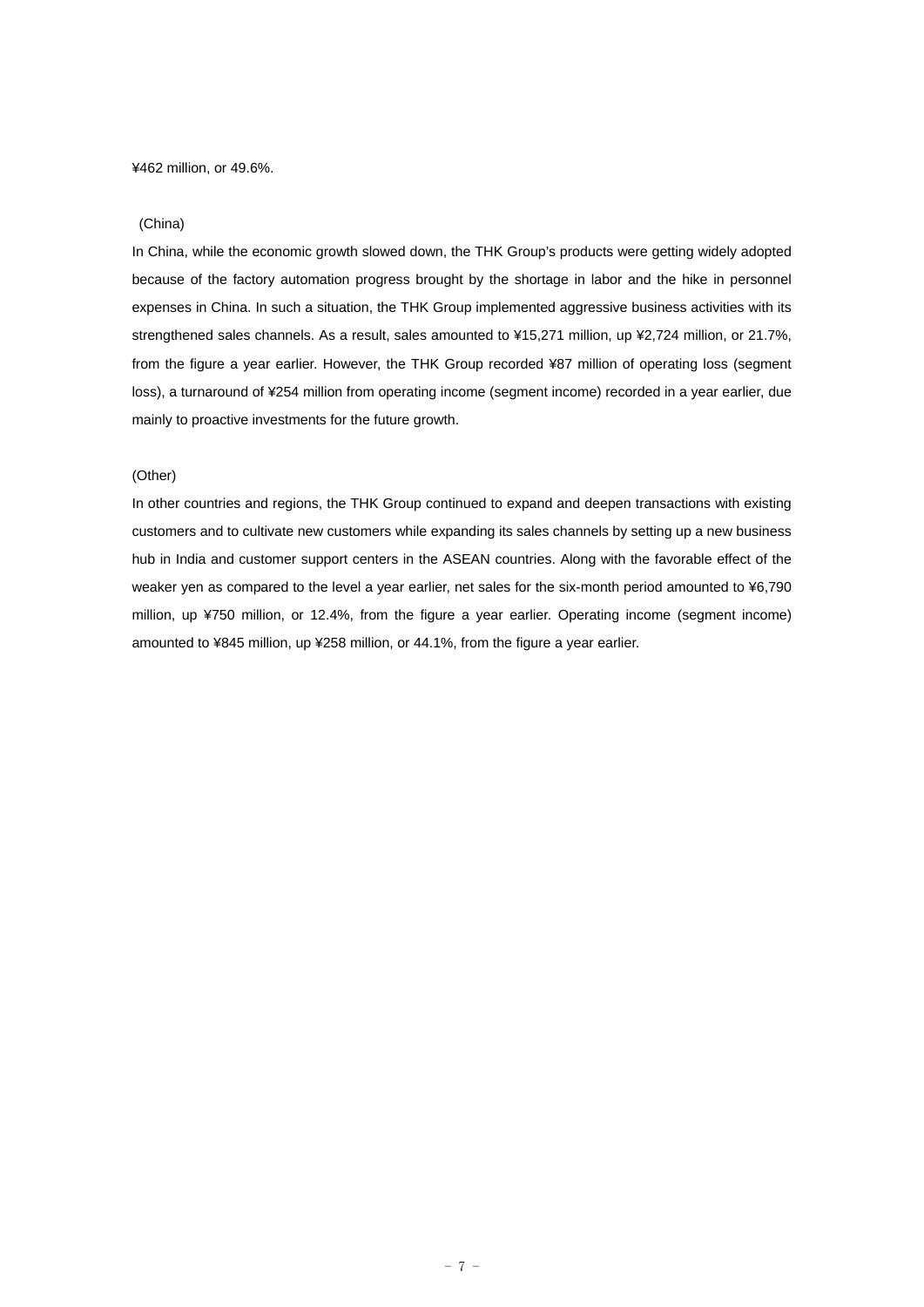#### **2. Financial position (As of September 30, 2015)**

Total assets stood at ¥410,695 million, ¥37,084 million more than the previous fiscal year-end, due mainly to a combined effect of increase in accounts and notes receivable by ¥10,008 million, increase in merchandise and finished goods by ¥3,518 million, increase in raw materials and supplies by ¥3,414 million, increase in machinery and equipment (net) by ¥5,888 million, increase in goodwill by ¥33,382 million, and decrease in cash and cash equivalents by ¥27,287 million.

Total liabilities stood at ¥155,671 million, ¥32,559 million more than the previous fiscal year-end, due mainly to increase in accounts and notes payable by ¥8,699 million and increase in short-term bank loans by ¥23,984 million.

Net assets stood at ¥255,024 million, ¥4,525 million more than the previous fiscal year-end, due mainly to a combined effect of increase in retained earnings by ¥3,911 million, increase in foreign currency translation adjustments by ¥1,179 million, and decrease in net unrealized gain on available-for-sale securities by ¥435 million.

## **3. Forecast for the fiscal year ending March 31, 2016**

For details of the financial forecasts for the year ending March 31, 2016, please refer to "Notice Regarding the Amendments in Financial Forecasts and Dividend Projection" announced on November 12, 2015.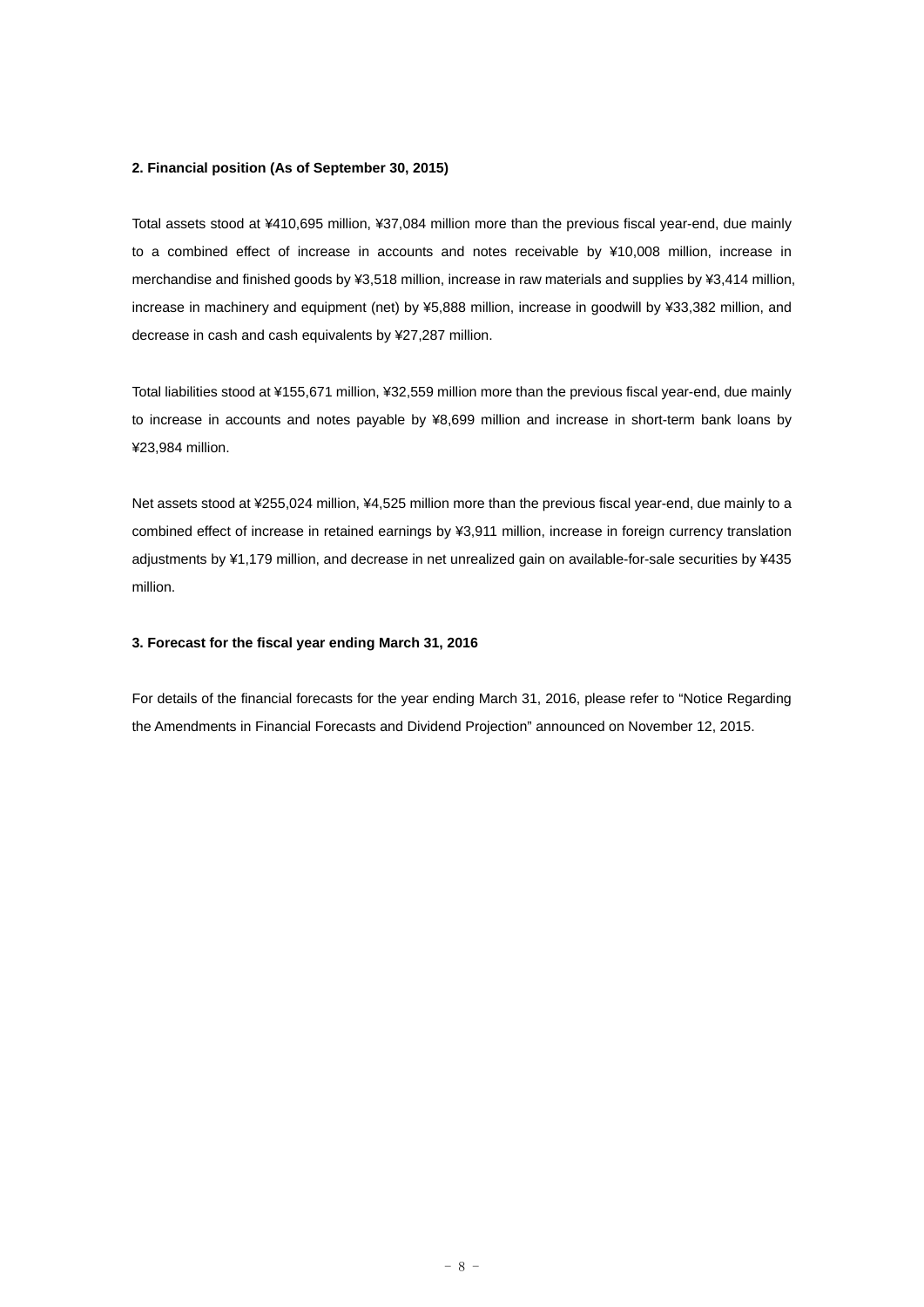# **Consolidated Financial Statements**

## Consolidated Balance Sheets

|                                          |                                                    | (Millions of Yen)                                                  |
|------------------------------------------|----------------------------------------------------|--------------------------------------------------------------------|
|                                          | Year End<br>-Previous Year<br>As of March 31, 2015 | Second Quarter End<br>-Current Year<br>As of September 30,<br>2015 |
| <b>Assets</b>                            |                                                    |                                                                    |
| <b>Current Assets:</b>                   |                                                    |                                                                    |
| Cash and bank deposits                   | ¥155,239                                           | ¥127,951                                                           |
| Accounts and notes receivable            | 58,276                                             | 68,285                                                             |
| Electronically recorded monetary claims  | 5,174                                              | 5,604                                                              |
| Merchandise and finished goods           | 13,738                                             | 17,257                                                             |
| Work in process                          | 6,184                                              | 7,303                                                              |
| Raw materials and supplies               | 13,051                                             | 16,466                                                             |
| Other current assets                     | 8,895                                              | 10,930                                                             |
| Less: Allowance for bad debts            | (145)                                              | (70)                                                               |
| Total current assets                     | 260,414                                            | 253,729                                                            |
| <b>Fixed Assets:</b>                     |                                                    |                                                                    |
| Property, plant and equipment -net:      |                                                    |                                                                    |
| <b>Buildings and structures</b>          | 32,473                                             | 33,334                                                             |
| Machinery and equipment                  | 44,307                                             | 50,195                                                             |
| Other                                    | 20,952                                             | 24,760                                                             |
| Total property, plant and equipment –net | 97,732                                             | 108,290                                                            |
| Intangibles                              |                                                    |                                                                    |
| Goodwill                                 | 580                                                | 33,962                                                             |
| Other                                    | 3,821                                              | 3,966                                                              |
| Total intangibles                        | 4,401                                              | 37,928                                                             |
| <b>Investments and Other</b>             |                                                    |                                                                    |
| Long-term investments in securities      | 8,096                                              | 7,580                                                              |
| Other                                    | 3,012                                              | 3,210                                                              |
| Less: Allowance for bad debts            | (47)                                               | (44)                                                               |
| Total investments and other              | 11,062                                             | 10,747                                                             |
| <b>Total fixed assets</b>                | 113,196                                            | 156,966                                                            |
| <b>Total assets</b>                      | 373,610                                            | 410,695                                                            |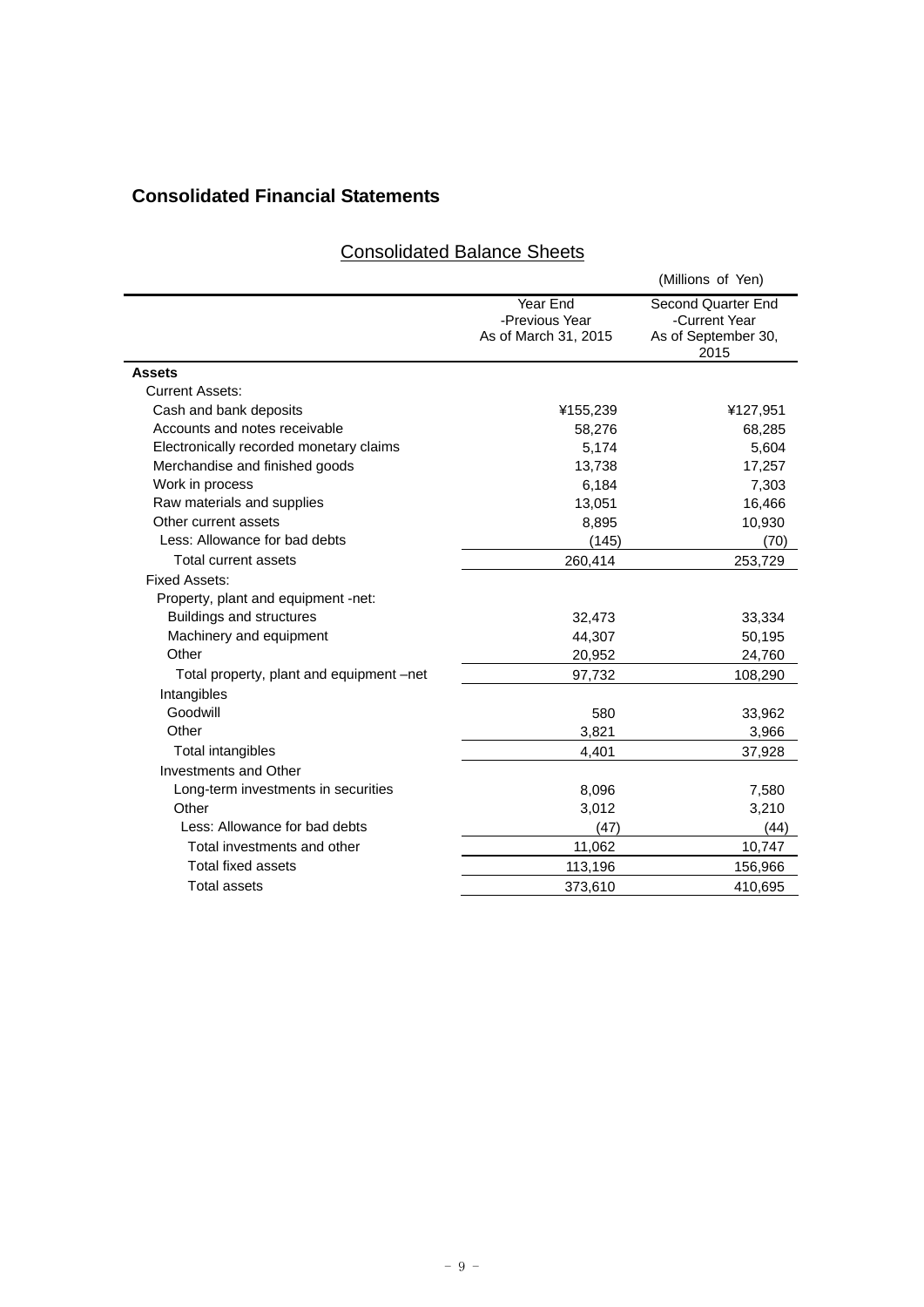|                                               |                                                    | (Millions of Yen)                                                  |
|-----------------------------------------------|----------------------------------------------------|--------------------------------------------------------------------|
|                                               | Year End<br>-Previous Year<br>As of March 31, 2015 | Second Quarter End<br>-Current Year<br>As of September 30,<br>2015 |
| <b>Liabilities</b>                            |                                                    |                                                                    |
| <b>Current Liabilities:</b>                   |                                                    |                                                                    |
| Accounts and notes payable                    | ¥14,298                                            | ¥22,998                                                            |
| Electronically recorded obligations           | 15,255                                             | 16,912                                                             |
| Short-term bank loans                         | 149                                                | 24,133                                                             |
| Current portion of long-term bonds            | 7,000                                              | 7,000                                                              |
| Income taxes payable                          | 7,413                                              | 3,807                                                              |
| <b>Accrued bonuses</b>                        | 3,225                                              | 3,564                                                              |
| Other                                         | 12,828                                             | 14,123                                                             |
| <b>Total current liabilities</b>              | 60,171                                             | 92,538                                                             |
| Long-term Liabilities:                        |                                                    |                                                                    |
| <b>Bonds</b>                                  | 43,000                                             | 43,000                                                             |
| Long-term bank loans                          | 10,000                                             | 10,000                                                             |
| Reserve for retirement benefits for directors |                                                    |                                                                    |
| and corporate auditors                        | 110                                                | 119                                                                |
| Reserve for product warranty                  | 156                                                | 137                                                                |
| Net defined benefit liability                 | 4,964                                              | 4,918                                                              |
| Other                                         | 4,708                                              | 4,958                                                              |
| Total long-term liabilities                   | 62,940                                             | 63,132                                                             |
| <b>Total liabilities</b>                      | 123,112                                            | 155,671                                                            |
| <b>Net Assets</b>                             |                                                    |                                                                    |
| Shareholders' equity:                         |                                                    |                                                                    |
| Common stock                                  | 34,606                                             | 34,606                                                             |
| Additional paid-in capital                    | 44,584                                             | 44,584                                                             |
| Retained earnings                             | 158,463                                            | 162,375                                                            |
| Treasury stock                                | (13, 943)                                          | (13, 948)                                                          |
| Total shareholders' equity                    | 223,711                                            | 227,618                                                            |
| Accumulated other comprehensive income:       |                                                    |                                                                    |
| Net unrealized gain on available-for-sale     |                                                    |                                                                    |
| securities                                    | 1,312                                              | 876                                                                |
| Foreign currency translation adjustments      | 22,940                                             | 24,119                                                             |
| Remeasurements of defined benefit plans       | (166)                                              | (172)                                                              |
| Total accumulated other comprehensive         |                                                    |                                                                    |
| income                                        | 24,086                                             | 24,824                                                             |
| Non-controlling interests                     | 2,701                                              | 2,581                                                              |
| Total net assets                              | 250,498                                            | 255,024                                                            |
| Total liabilities and net assets              | 373,610                                            | 410,695                                                            |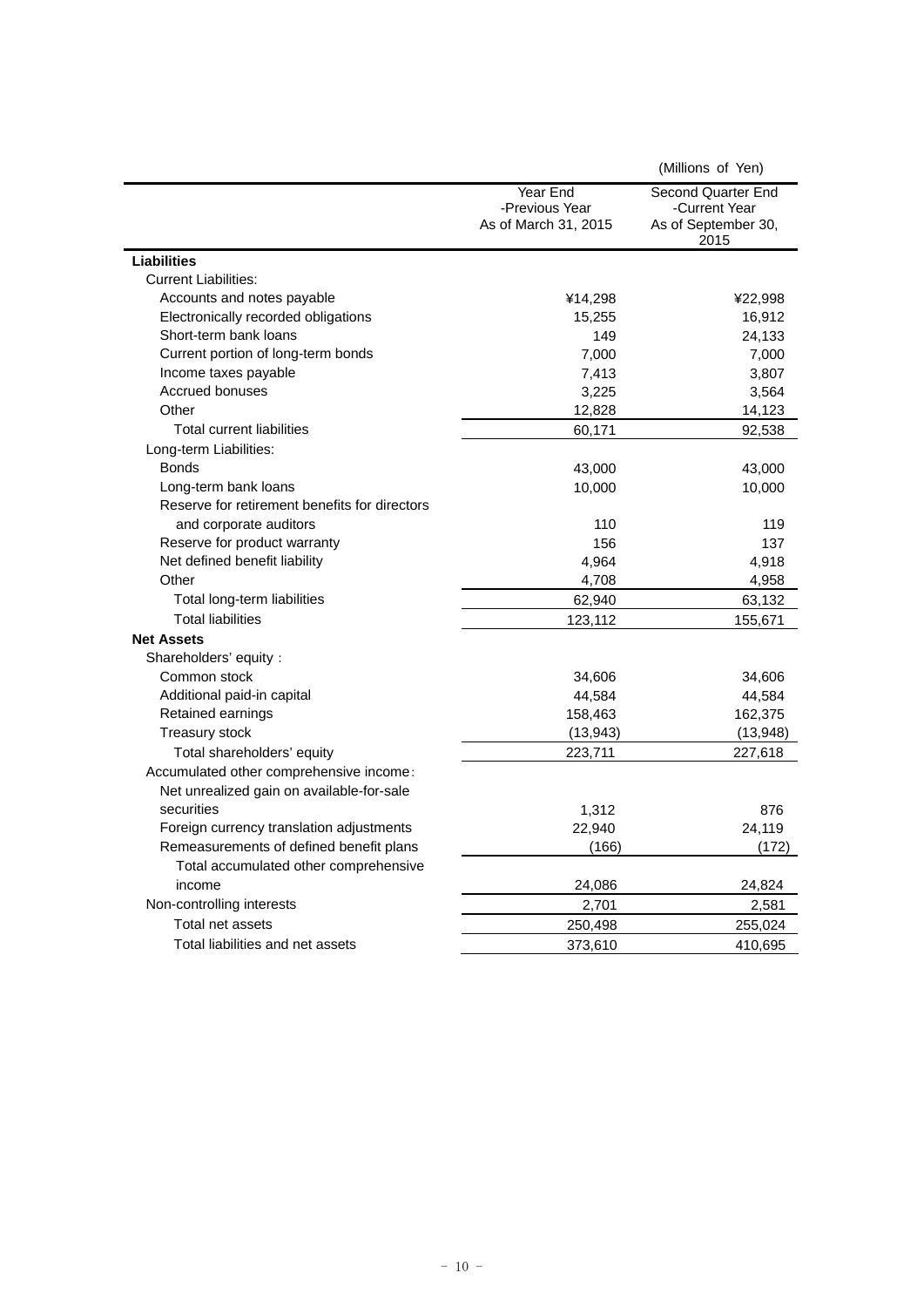## Consolidated Statements of Income

|                                                    |                                                                                             | (Millions of Yen)                                                                           |
|----------------------------------------------------|---------------------------------------------------------------------------------------------|---------------------------------------------------------------------------------------------|
|                                                    | Second Quarter Ended<br>September 30, 2014<br>(From April 1, 2014<br>to September 30, 2014) | Second Quarter Ended<br>September 30, 2015<br>(From April 1, 2015<br>to September 30, 2015) |
| Net sales                                          | ¥106,207                                                                                    | ¥112,186                                                                                    |
| Cost of sales                                      | 73,205                                                                                      | 77,804                                                                                      |
| Gross profit                                       | 33,001                                                                                      | 34,382                                                                                      |
| Selling, general and administrative expenses       | 18,700                                                                                      | 21,893                                                                                      |
| Operating income                                   | 14,300                                                                                      | 12,488                                                                                      |
| Non-operating income:                              |                                                                                             |                                                                                             |
| Interest income                                    | 243                                                                                         | 225                                                                                         |
| Equity earnings of affiliates                      | 306                                                                                         | 397                                                                                         |
| Foreign exchange gain, net                         | 457                                                                                         |                                                                                             |
| Other                                              | 530                                                                                         | 646                                                                                         |
| Total non-operating income                         | 1,538                                                                                       | 1,269                                                                                       |
| Non-operating expense:                             |                                                                                             |                                                                                             |
| Interest expenses                                  | 204                                                                                         | 177                                                                                         |
| Foreign exchange loss, net                         |                                                                                             | 1,588                                                                                       |
| Other                                              | 162                                                                                         | 298                                                                                         |
| Total non-operating expenses                       | 366                                                                                         | 2,064                                                                                       |
| Ordinary income                                    | 15,472                                                                                      | 11,694                                                                                      |
| Extraordinary gains:                               |                                                                                             |                                                                                             |
| Gain on sales of property, plant and equipment     | 7                                                                                           | 31                                                                                          |
| Total extraordinary gains                          | $\overline{7}$                                                                              | 31                                                                                          |
| Extraordinary losses:                              |                                                                                             |                                                                                             |
| Loss on sales and disposal of property, plant and  |                                                                                             |                                                                                             |
| equipment                                          | 19                                                                                          | 231                                                                                         |
| Total extraordinary losses                         | 19                                                                                          | 231                                                                                         |
| Income before income taxes                         | 15,460                                                                                      | 11,493                                                                                      |
| Income taxes-current                               | 5,370                                                                                       | 3,816                                                                                       |
| Income taxes-deferred                              | (786)                                                                                       | 118                                                                                         |
| Total income taxes                                 | 4,584                                                                                       | 3,934                                                                                       |
| Net income                                         | 10,876                                                                                      | 7,558                                                                                       |
| Net loss attributable to non-controlling interests | (10)                                                                                        | (150)                                                                                       |
| Net income attributable to owners of the parent    | 10,887                                                                                      | 7,709                                                                                       |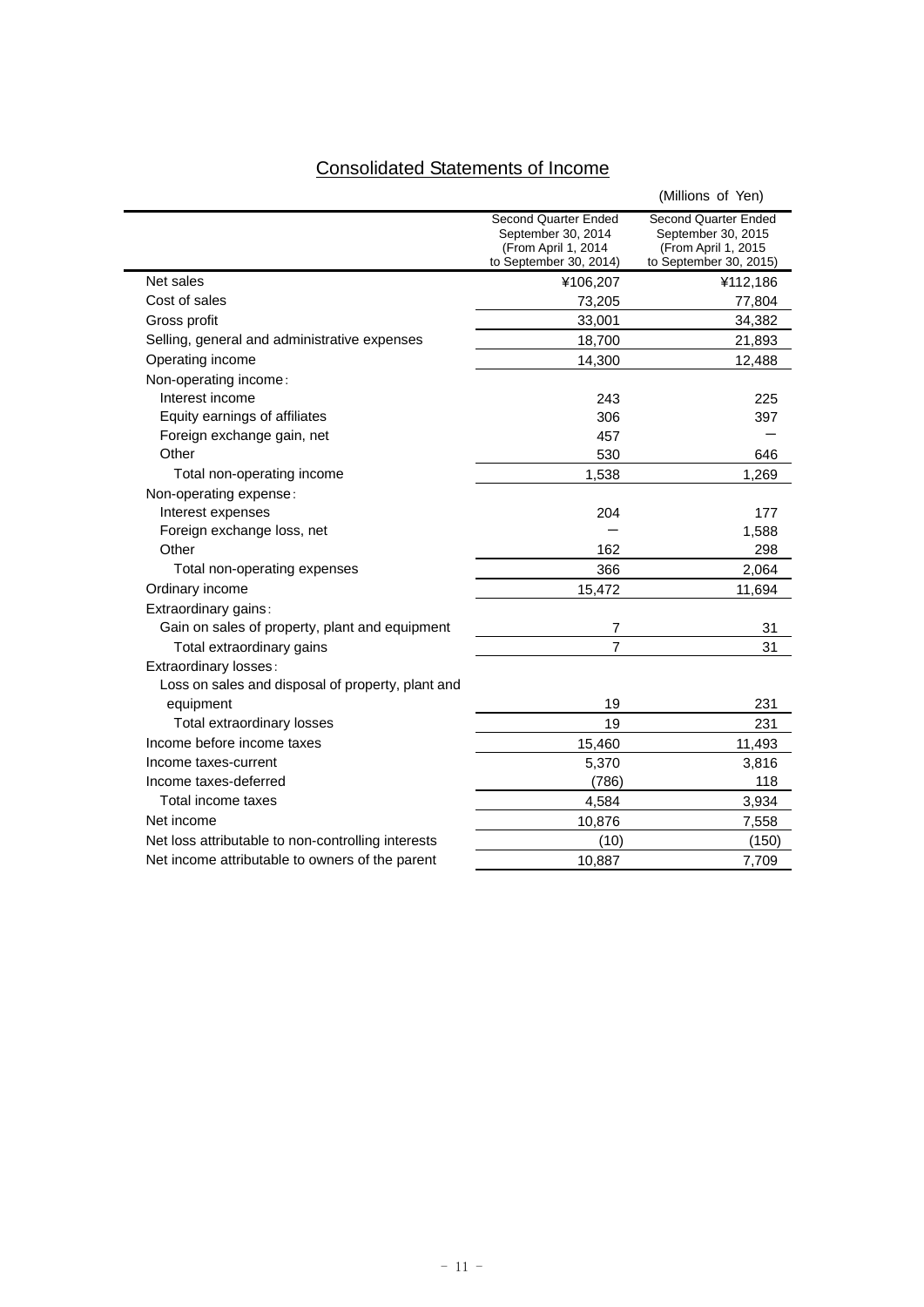|                                                  |                                                                                              | (Millions of Yen)                                                                                   |
|--------------------------------------------------|----------------------------------------------------------------------------------------------|-----------------------------------------------------------------------------------------------------|
|                                                  | Second Quarter Ended<br>September 30, 2014<br>(From April 1, 2014)<br>to September 30, 2014) | <b>Second Quarter Ended</b><br>September 30, 2015<br>(From April 1, 2015)<br>to September 30, 2015) |
| Net income                                       | ¥10,876                                                                                      | ¥7,558                                                                                              |
| Other comprehensive income:                      |                                                                                              |                                                                                                     |
| Net unrealized gain (loss) on available-for-sale |                                                                                              |                                                                                                     |
| securities                                       | 221                                                                                          | (436)                                                                                               |
| Foreign currency translation adjustments         | (7, 462)                                                                                     | 1,458                                                                                               |
| Remeasurements of defined benefit plans          | 44                                                                                           | (2)                                                                                                 |
| Share of other comprehensive income losses of    |                                                                                              |                                                                                                     |
| affiliates accounted under the equity method     | (205)                                                                                        | (251)                                                                                               |
| Total other comprehensive income (loss)          | (7,402)                                                                                      | 768                                                                                                 |
| Comprehensive income                             | 3,474                                                                                        | 8,327                                                                                               |
| Attributable to:                                 |                                                                                              |                                                                                                     |
| Owners of the parent                             | 4,035                                                                                        | 8,446                                                                                               |
| Non-controlling interests                        | (561)                                                                                        | (119)                                                                                               |
|                                                  |                                                                                              |                                                                                                     |

## Consolidated Statements of Comprehensive Income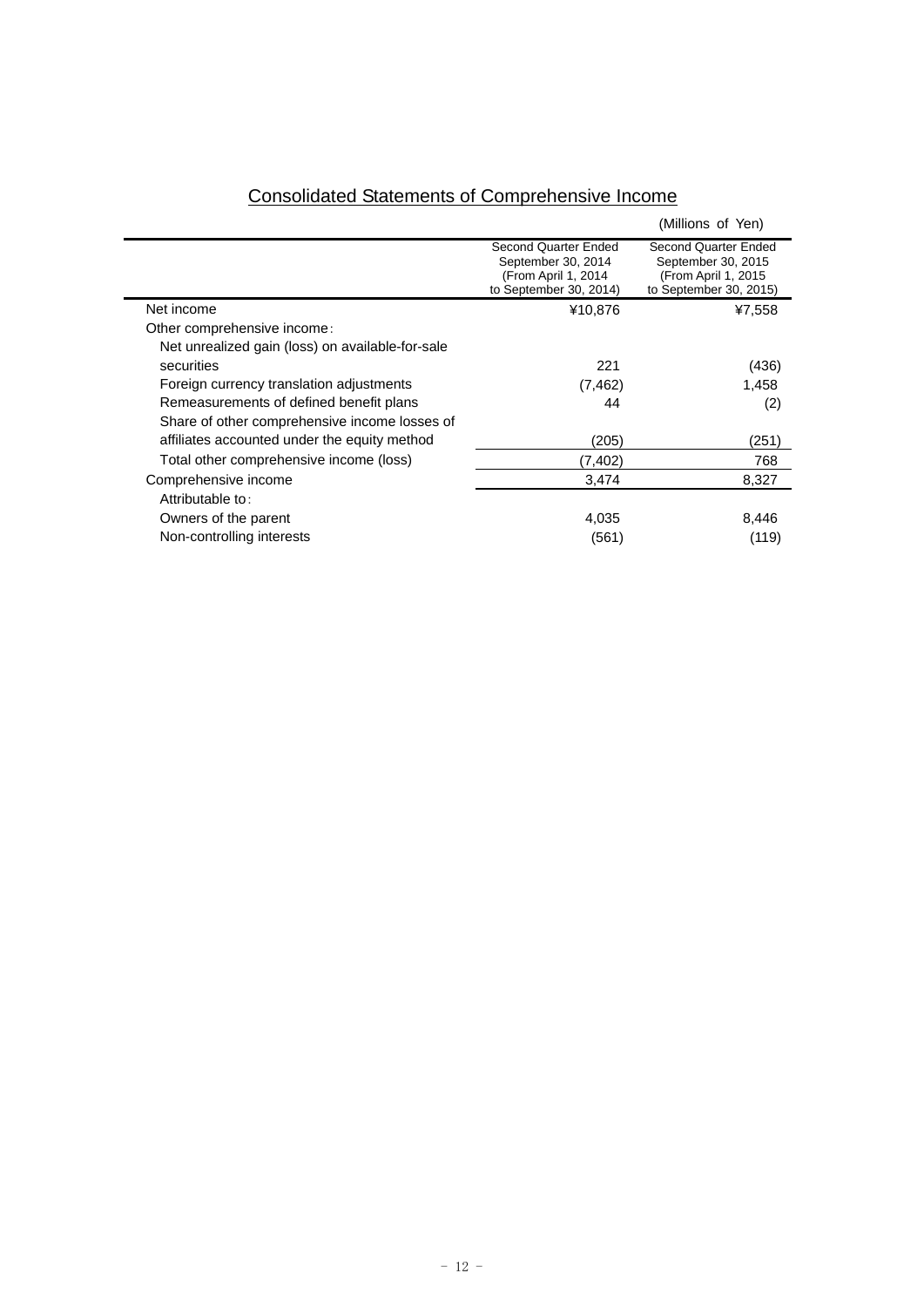# Consolidated Statements of Cash Flows

|                                                      |                                                                                             | (Millions of Yen)                                                                            |
|------------------------------------------------------|---------------------------------------------------------------------------------------------|----------------------------------------------------------------------------------------------|
|                                                      | Second Quarter Ended<br>September 30, 2014<br>(From April 1, 2014<br>to September 30, 2014) | Second Quarter Ended<br>September 30, 2015<br>(From April 1, 2015)<br>to September 30, 2015) |
| Cash flows from operating activities:                |                                                                                             |                                                                                              |
| Income before income taxes                           | ¥15,460                                                                                     | ¥11,493                                                                                      |
| Depreciation and amortization                        | 5,481                                                                                       | 5,969                                                                                        |
| Loss on sale/disposal of property, plant and         |                                                                                             |                                                                                              |
| equipment                                            | 18                                                                                          | 200                                                                                          |
| Increase in provisions                               | 388                                                                                         | 257                                                                                          |
| Increase (decrease) in net defined benefit liability | 68                                                                                          | (38)                                                                                         |
| Interest and dividend income                         | (285)                                                                                       | (270)                                                                                        |
| Interest expenses                                    | 204                                                                                         | 177                                                                                          |
| Foreign exchange loss (gain)                         | (1, 254)                                                                                    | 1,408                                                                                        |
| Equity in earnings of affiliates                     | (306)                                                                                       | (397)                                                                                        |
| Amortization of goodwill                             | 176                                                                                         | 189                                                                                          |
| Increase in trade receivables                        | (9,062)                                                                                     | (2,625)                                                                                      |
| Increase in inventories                              | (1,729)                                                                                     | (4, 179)                                                                                     |
| Increase in trade payables                           | 5,290                                                                                       | 2,921                                                                                        |
| Other                                                | 276                                                                                         | (1,278)                                                                                      |
| Subtotal                                             | 14,727                                                                                      | 13,828                                                                                       |
| Interest and dividend received                       | 488                                                                                         | 490                                                                                          |
| Interest paid                                        | (221)                                                                                       | (171)                                                                                        |
| Income taxes paid                                    | (5,833)                                                                                     | (7, 598)                                                                                     |
| Net cash provided by operating activities            | 9,161                                                                                       | 6,549                                                                                        |
| Cash flows from investing activities:                |                                                                                             |                                                                                              |
| Purchase of property, plant and equipment            | (3, 568)                                                                                    | (6, 859)                                                                                     |
| Proceeds from sale of property, plant and            |                                                                                             |                                                                                              |
| equipment                                            | 182                                                                                         | 602                                                                                          |
| Purchase of investments in securities                | (8)                                                                                         | (9)                                                                                          |
| Payment for purchase of newly consolidated           |                                                                                             |                                                                                              |
| subsidiaries' stocks                                 |                                                                                             | (24, 667)                                                                                    |
| Increase in loans receivable                         | (0)                                                                                         |                                                                                              |
| Collection on loans                                  | 1                                                                                           | 0                                                                                            |
| Payment for a business transfer                      |                                                                                             | (22, 135)                                                                                    |
| Other                                                | (29)                                                                                        | (3)                                                                                          |
| Net cash used in investing activities                | (3, 423)                                                                                    | (53,072)                                                                                     |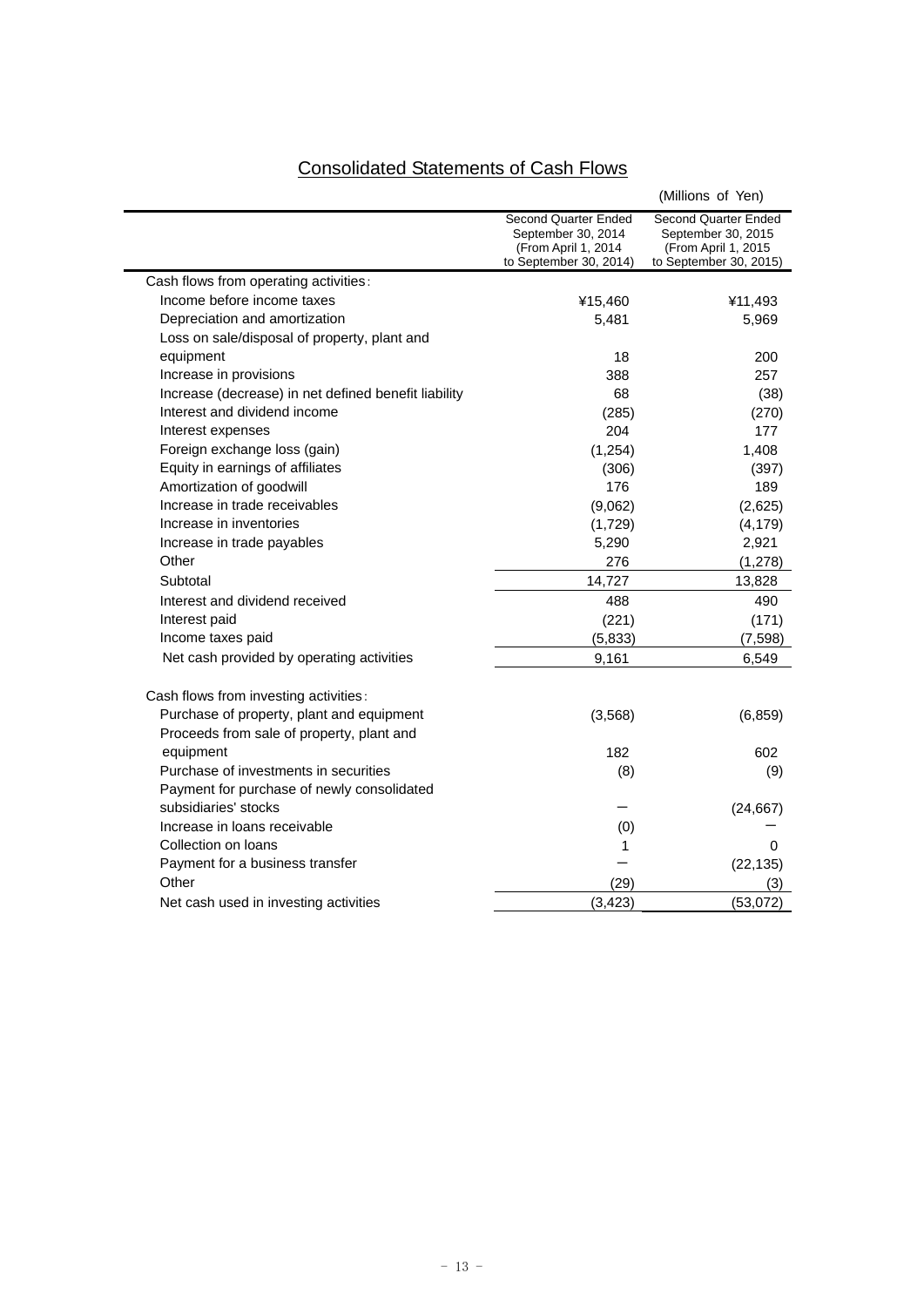|                                                      | Second Quarter Ended<br>September 30, 2014<br>(From April 1, 2014<br>to September 30, 2014) | Second Quarter Ended<br>September 30, 2015<br>(From April 1, 2015<br>to September 30, 2015) |
|------------------------------------------------------|---------------------------------------------------------------------------------------------|---------------------------------------------------------------------------------------------|
| Cash flows from financing activities:                |                                                                                             |                                                                                             |
| Proceeds from short-term bank loans                  |                                                                                             | 23,818                                                                                      |
| Proceeds from long-term bank loans                   | 10,000                                                                                      |                                                                                             |
| Redemption of bonds                                  | (10,000)                                                                                    |                                                                                             |
| Dividends paid                                       | (1,894)                                                                                     | (3,792)                                                                                     |
| Dividends paid to minority shareholders              | (15)                                                                                        |                                                                                             |
| Purchase of treasury stocks                          | (4)                                                                                         | (4)                                                                                         |
| Repayments of lease obligations                      | (133)                                                                                       | (150)                                                                                       |
| Net cash provided (used) in financing activities     | (2,047)                                                                                     | 19,871                                                                                      |
| Foreign currency translation adjustments on cash and |                                                                                             |                                                                                             |
| cash equivalents                                     | (2, 486)                                                                                    | (635)                                                                                       |
| Net increase (decrease) in cash and cash equivalents | 1,203                                                                                       | (27,287)                                                                                    |
| Cash and cash equivalents, beginning of the period   | 138,343                                                                                     | 155,239                                                                                     |
| Cash and cash equivalents, end of the period         | 139,546                                                                                     | 127,951                                                                                     |
|                                                      |                                                                                             |                                                                                             |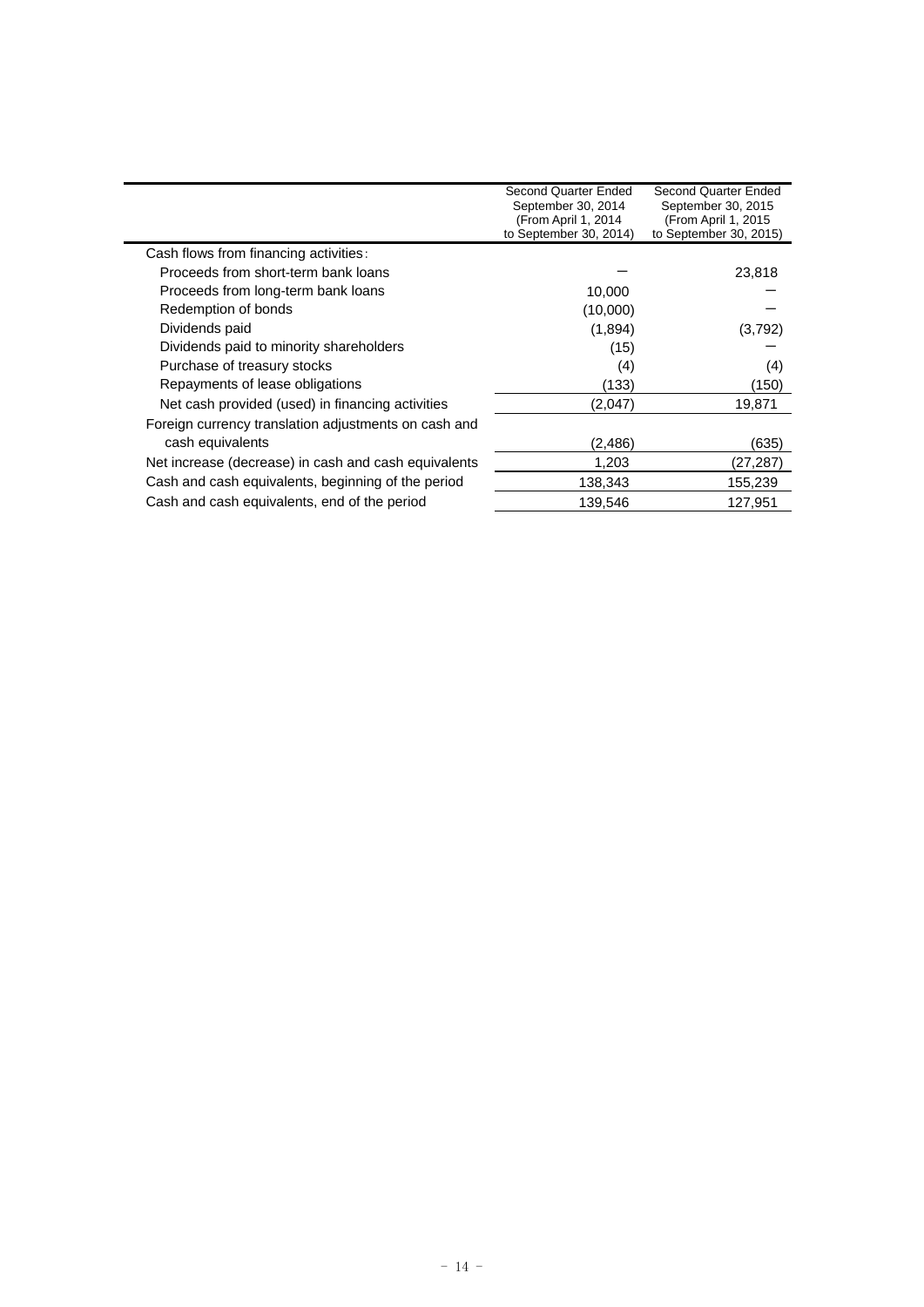## **Segment Information**

|                    |         |          |         |         |        |              | (Millions of Yen) |
|--------------------|---------|----------|---------|---------|--------|--------------|-------------------|
|                    |         | The      |         |         |        | Adjust       | Consoli           |
|                    | Japan   | Americas | Europe  | China   | Other  | -ments       | -dated            |
| Sales to customers | ¥60.565 | ¥16.754  | ¥10.300 | ¥12.546 | ¥6,039 | $\ddot{x}$ — | ¥106.207          |
| Inter-segment      | 21.794  | 19       | 16      | 1.849   | 554    | (24.234)     |                   |
| Total              | 82.360  | 16.774   | 10.316  | 14.395  | 6.593  | (24.234)     | 106.207           |
| Operating income   | 12.046  | 835      | 931     | 166     | 586    | (264)        | 14.300            |

#### **For the six months ended September 30, 2014 (April 1, 2014 to September 30, 2014)**

*(Note) All adjustments are intercompany elimination.* 

### **For the six months ended September 30, 2015 (April 1, 2015 to September 30, 2015)**

|                         |         |          |         |         |        |               | (Millions of Yen) |
|-------------------------|---------|----------|---------|---------|--------|---------------|-------------------|
|                         |         | The      |         |         |        | Adjust        | Consoli           |
|                         | Japan   | Americas | Europe  | China   | Other  | -ments        | -dated            |
| Sales to customers      | ¥59.058 | ¥20.195  | ¥10.871 | ¥15.271 | ¥6.790 | $\frac{1}{2}$ | ¥112,186          |
| Inter-segment           | 22.704  | 10       |         | 3.424   | 746    | (26, 892)     |                   |
| Total                   | 81.763  | 20.205   | 10.878  | 18.695  | 7.536  | (26, 892)     | 112.186           |
| Operating income (loss) | 11.432  | 1.075    | 468     | (87)    | 845    | (1,245)       | 12.488            |

*(Note 1) Adjustments of operating income (loss) of ¥1,245 million consist of ¥120 million of intercompany elimination and ¥1,125 million of corporate expenses not allocable to a specific segment. Such expenses are mainly comprised of selling, general and administrative expenses.* 

*(Note 2) RHYTHM MICHIGAN and RHYTHM CANADA, which were established in association with the business transfer from TRW Automotive Inc., have been consolidated and included in the Americas segment since the second quarter period. Goodwill increased in relation to the business transfer for the six months ended September 30, 2015 was ¥13,336 million.* 

*In Europe segment, RHYTHM GmbH and RHYTHM CZECH, which were acquired and converted into subsidiaries of THK, have been included in the scope of consolidation since the second quarter period. Goodwill increased in relation to these transactions for the six months ended September 30, 2015 was ¥20,192 million.* 

*The amounts of aforementioned goodwill were provisionally determined because the allocation of acquisition costs had not been completed at the end of the six-month period ended September 30, 2015.*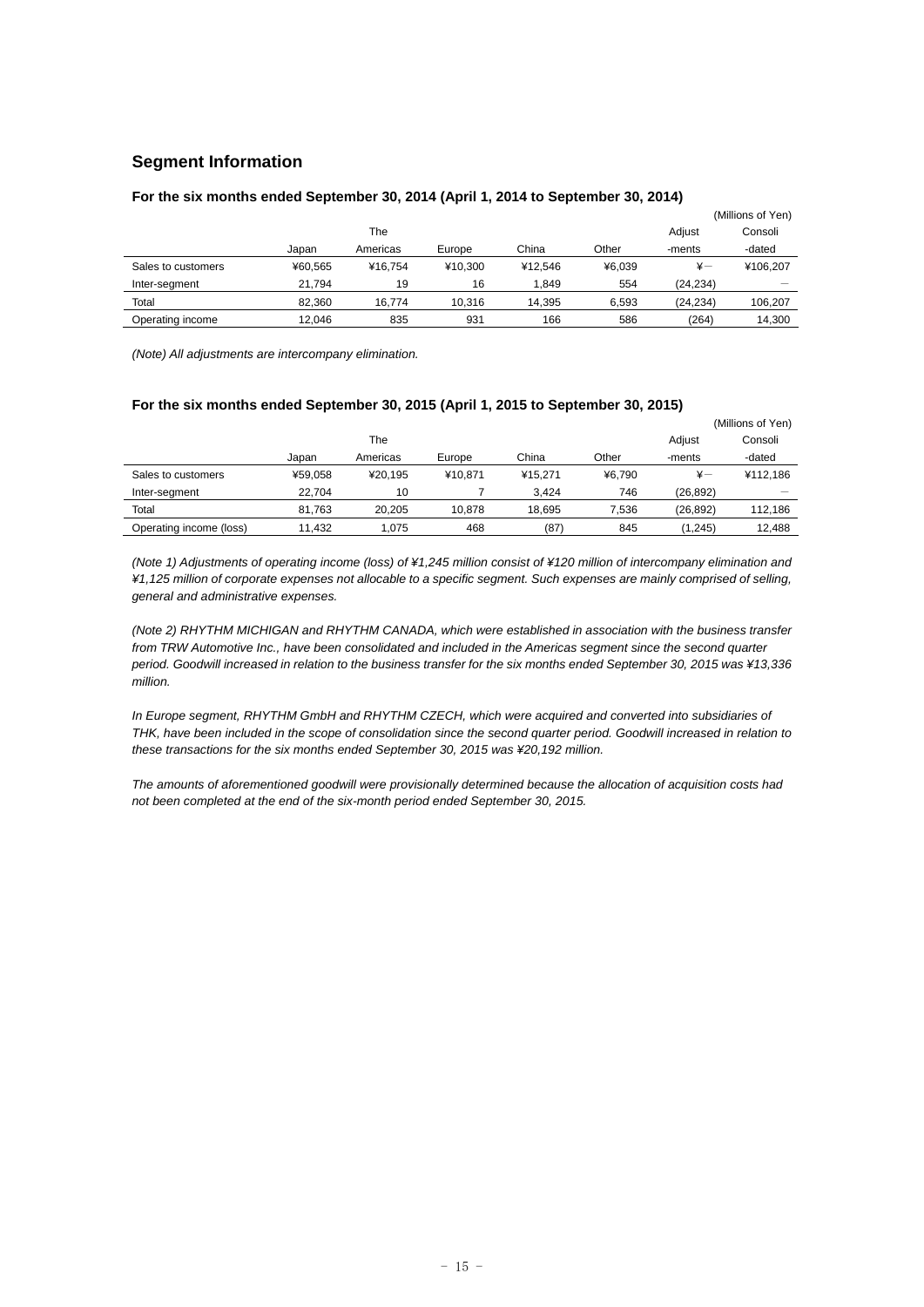## **Business Combination**

## *(Acquisition)*

- (1) Outline of business combination
	- (a) Name of the acquired company and nature of the acquired business Name of the acquired company: TRW-DAS. a.s. Acquired/transferred from: TRW Automotive Inc. Nature of the acquired business: L&S (Linkage and Suspension) business
	- (b) Reasons of the business combination

―To establish a solid business foundation on a global scale including Asia and Pacific area by expanding the operating functions of development, manufacturing and sales in Europe and North America

- (c) Date of the business combination August 31, 2015
- (d) Legal form of the business combination Purchase of shares and a business transfer for cash as consideration
- (e) Names after the business combination
	- ・THK RHYTHM AUTOMOTIVE MICHIGAN CORPORATION
	- ・THK RHYTHM AUTOMOTIVE CANADA LIMITED
	- ・THK RHYTHM AUTOMOTIVE GmbH
	- ・THK RHYTHM AUTOMOTIVE CZECH a. s.
- (f) Acquired voting rights

THK RHYTHM AUTOMOTIVE CZECH a. s.: 100%

(g) Determination of the acquirer

Purchase of shares and a business transfer for cash as consideration

(2) Period of operating results of the acquired company and business that are included in the consolidated statements of income for the six-month period ended September 30, 2015.

Operating results of the acquired company are not included in the consolidated statements of income for the six-month period ended September 30, 2015.

### (3) Acquisition costs and considerations

| Consideration     | Cash and bank deposits | ¥47,682 million |
|-------------------|------------------------|-----------------|
| Acquisition costs |                        | ¥47,682 million |

(4) Amount, reason of arising, amortization method and amortization period of goodwill

(a) Amount of goodwill: ¥33,529 million The amount was provisionally determined because the allocation of acquisition costs had not been completed at the end of the six-month period ended September 30, 2015.

(b) Reason of arising

The goodwill mainly represents excess earning power anticipated for the future business development.

(c) Amortization method and amortization period

The goodwill will be amortized on the straight-line basis over the estimated benefit period. The amortization period will be determined taking into consideration the results of the allocation of acquisition costs.